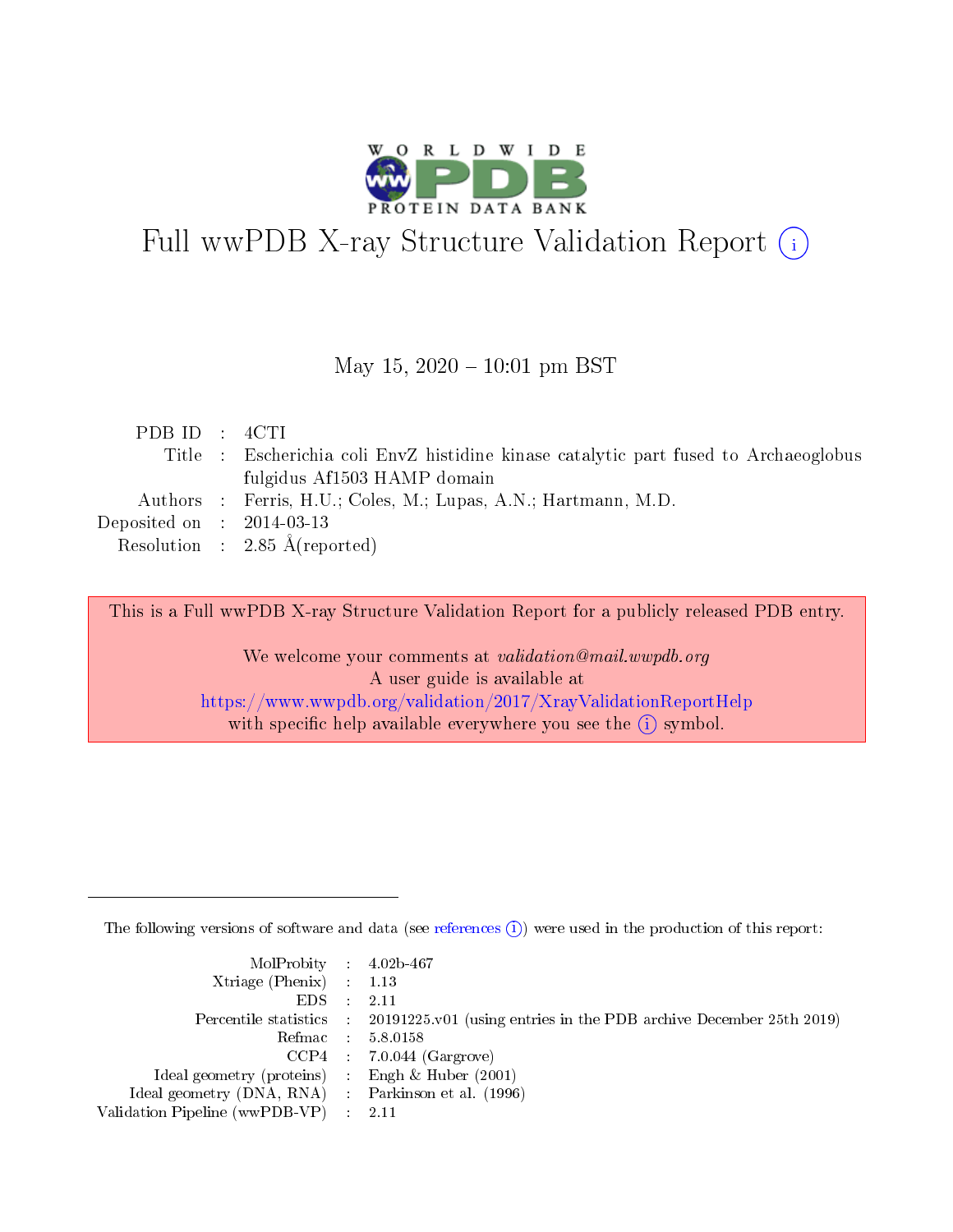# 1 [O](https://www.wwpdb.org/validation/2017/XrayValidationReportHelp#overall_quality)verall quality at a glance  $(i)$

The following experimental techniques were used to determine the structure: X-RAY DIFFRACTION

The reported resolution of this entry is 2.85 Å.

Percentile scores (ranging between 0-100) for global validation metrics of the entry are shown in the following graphic. The table shows the number of entries on which the scores are based.



| Metric                | Whole archive<br>$(\#\text{Entries})$ | <b>Similar resolution</b><br>$(\#\text{Entries}, \text{resolution range}(\text{\AA}))$ |
|-----------------------|---------------------------------------|----------------------------------------------------------------------------------------|
| $R_{free}$            | 130704                                | $1031(2.86-2.82)$                                                                      |
| Clashscore            | 141614                                | 1078 (2.86-2.82)                                                                       |
| Ramachandran outliers | 138981                                | $1050(2.86-2.82)$                                                                      |
| Sidechain outliers    | 138945                                | $1051(2.86-2.82)$                                                                      |
| RSRZ outliers         | 127900                                | $1019(2.86-2.82)$                                                                      |

The table below summarises the geometric issues observed across the polymeric chains and their fit to the electron density. The red, orange, yellow and green segments on the lower bar indicate the fraction of residues that contain outliers for  $>=3, 2, 1$  and 0 types of geometric quality criteria respectively. A grey segment represents the fraction of residues that are not modelled. The numeric value for each fraction is indicated below the corresponding segment, with a dot representing fractions  $\epsilon=5\%$  The upper red bar (where present) indicates the fraction of residues that have poor fit to the electron density. The numeric value is given above the bar.

| Mol | Chain  | $\mathbf{Length}$ | Quality of chain |            |  |  |
|-----|--------|-------------------|------------------|------------|--|--|
|     | А      | 273               | 8%<br>66%        | 9%<br>24%  |  |  |
|     | B      | 273               | 5%<br>70%        | 10%<br>19% |  |  |
|     | $\cap$ | 273               | 22%<br>65%       | 9%<br>26%  |  |  |
|     |        | 273               | 9%<br>66%        | 14%<br>18% |  |  |

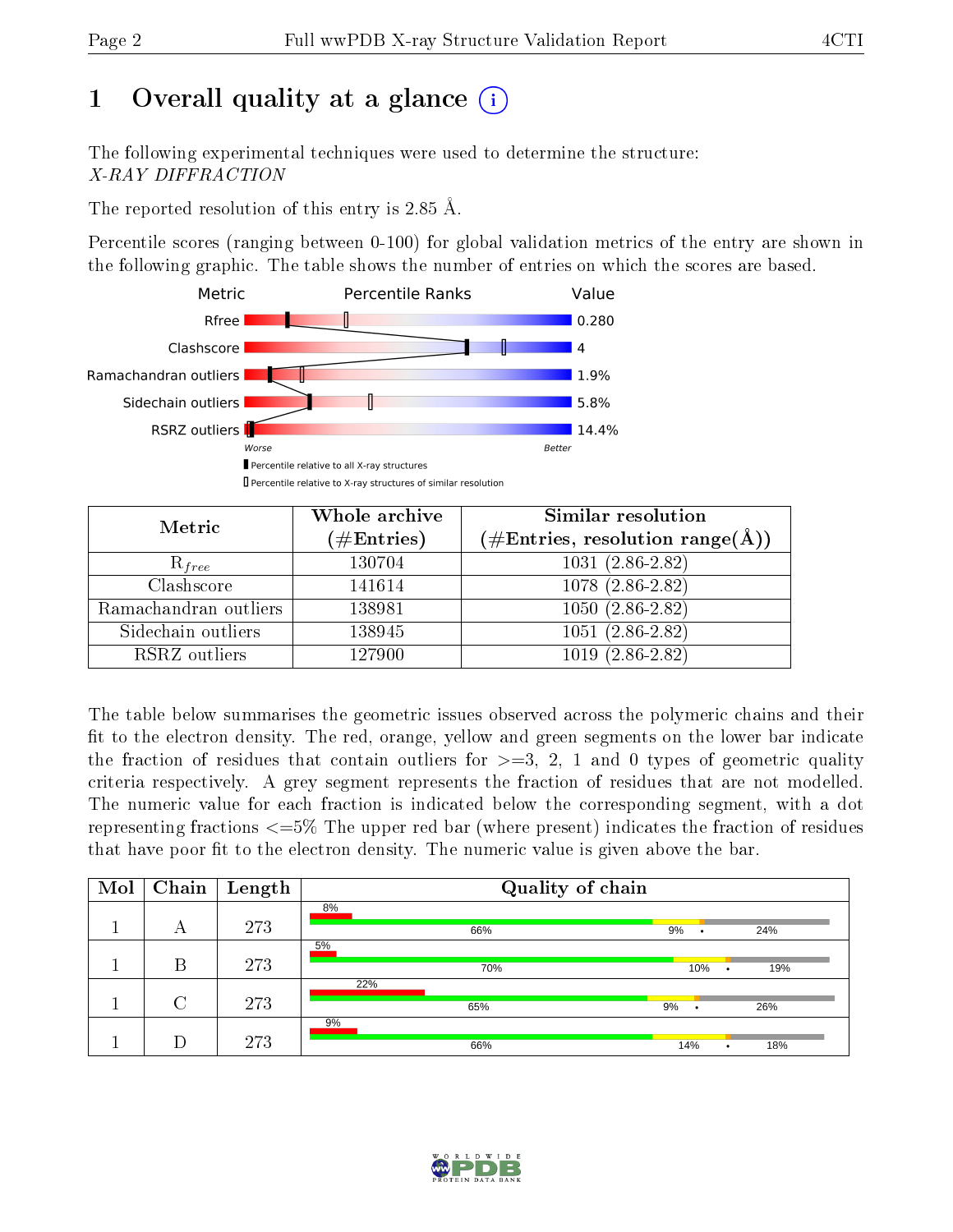# 2 Entry composition  $(i)$

There is only 1 type of molecule in this entry. The entry contains 6389 atoms, of which 0 are hydrogens and 0 are deuteriums.

In the tables below, the ZeroOcc column contains the number of atoms modelled with zero occupancy, the AltConf column contains the number of residues with at least one atom in alternate conformation and the Trace column contains the number of residues modelled with at most 2 atoms.

| Mol | Chain         | Residues | Atoms |      |     |     |     |                | $ZeroOcc \mid AltConf \mid$ | Trace |
|-----|---------------|----------|-------|------|-----|-----|-----|----------------|-----------------------------|-------|
|     |               | 207      | Total |      | N   |     | S   | 0              |                             |       |
|     | А             |          | 1558  | 979  | 271 | 301 | 7   |                |                             |       |
|     | В             | 222      | Total | C    | N   |     | S   | $\overline{0}$ |                             |       |
|     |               |          | 1671  | 1050 | 288 | 325 | - 8 |                |                             |       |
|     | $\mathcal{C}$ | 203      | Total | C    | N   |     | S   |                |                             |       |
|     |               | 1508     | 943   | 264  | 294 | -7  | 0   |                |                             |       |
|     |               |          | Total | C    | N   |     | S   | 0              |                             |       |
|     | 223           | 1652     | 1041  | 284  | 319 | -8  |     |                |                             |       |

 $\bullet$  Molecule 1 is a protein called OSMOLARITY SENSOR PROTEIN ENVZ, AF1503.

There are 8 discrepancies between the modelled and reference sequences:

| Chain             | Residue | Modelled   | Actual | Comment             | Reference         |
|-------------------|---------|------------|--------|---------------------|-------------------|
| A                 | 277     | <b>MET</b> |        | expression tag      | <b>UNP 028769</b> |
| А                 | 291     | PHE        | ALA    | engineered mutation | <b>UNP 028769</b> |
| B                 | 277     | <b>MET</b> |        | expression tag      | <b>UNP 028769</b> |
| B                 | 291     | <b>PHE</b> | ALA    | engineered mutation | <b>UNP 028769</b> |
| $\mathcal{C}$     | 277     | <b>MET</b> |        | expression tag      | <b>UNP 028769</b> |
| $\mathcal{C}_{1}$ | 291     | PHE        | ALA    | engineered mutation | <b>UNP 028769</b> |
| D                 | 277     | <b>MET</b> |        | expression tag      | <b>UNP 028769</b> |
| D)                | 291     | <b>PHE</b> | ALA    | engineered mutation | <b>UNP 028769</b> |

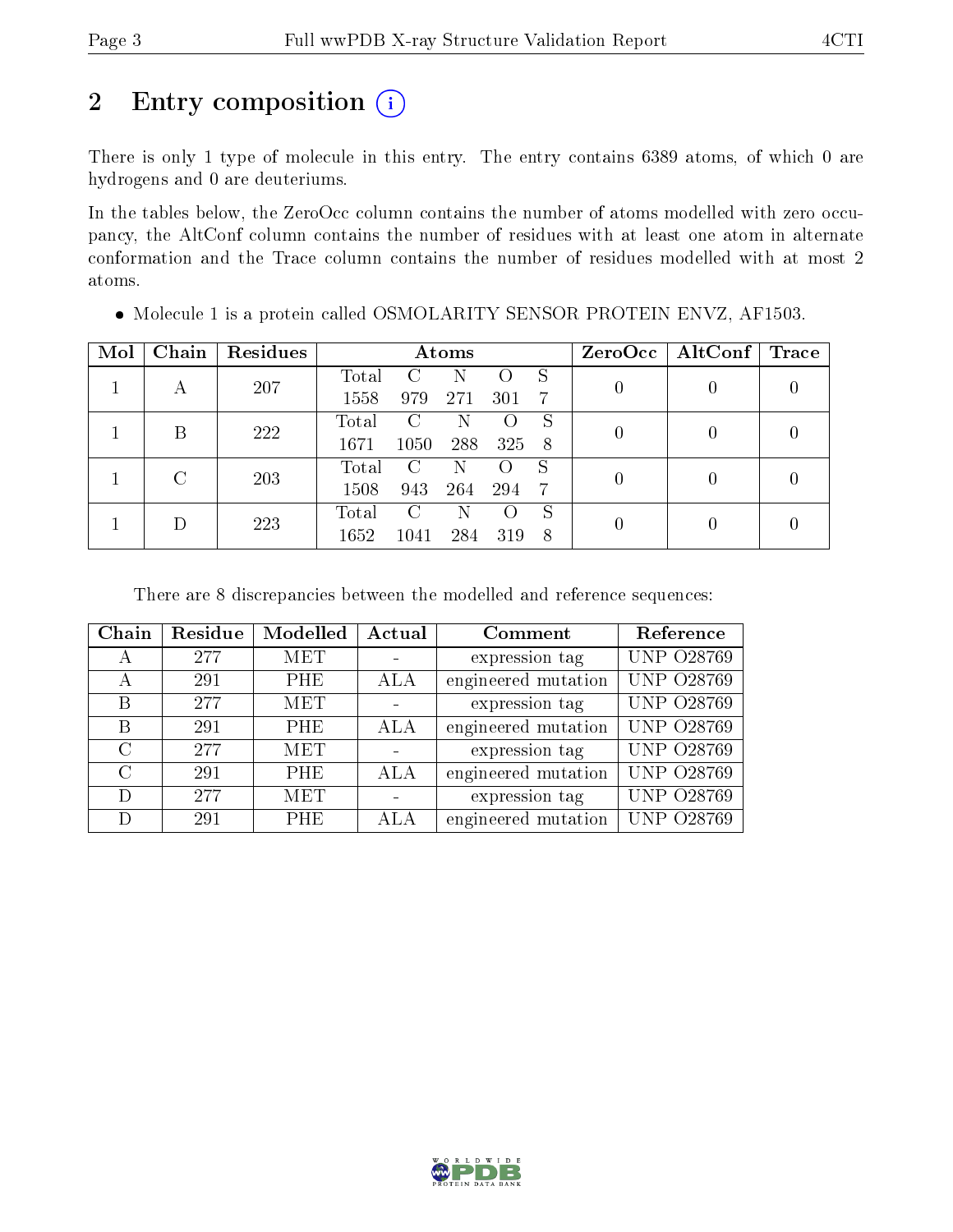## 3 Residue-property plots  $(i)$

These plots are drawn for all protein, RNA and DNA chains in the entry. The first graphic for a chain summarises the proportions of the various outlier classes displayed in the second graphic. The second graphic shows the sequence view annotated by issues in geometry and electron density. Residues are color-coded according to the number of geometric quality criteria for which they contain at least one outlier: green  $= 0$ , yellow  $= 1$ , orange  $= 2$  and red  $= 3$  or more. A red dot above a residue indicates a poor fit to the electron density (RSRZ  $> 2$ ). Stretches of 2 or more consecutive residues without any outlier are shown as a green connector. Residues present in the sample, but not in the model, are shown in grey.



• Molecule 1: OSMOLARITY SENSOR PROTEIN ENVZ, AF1503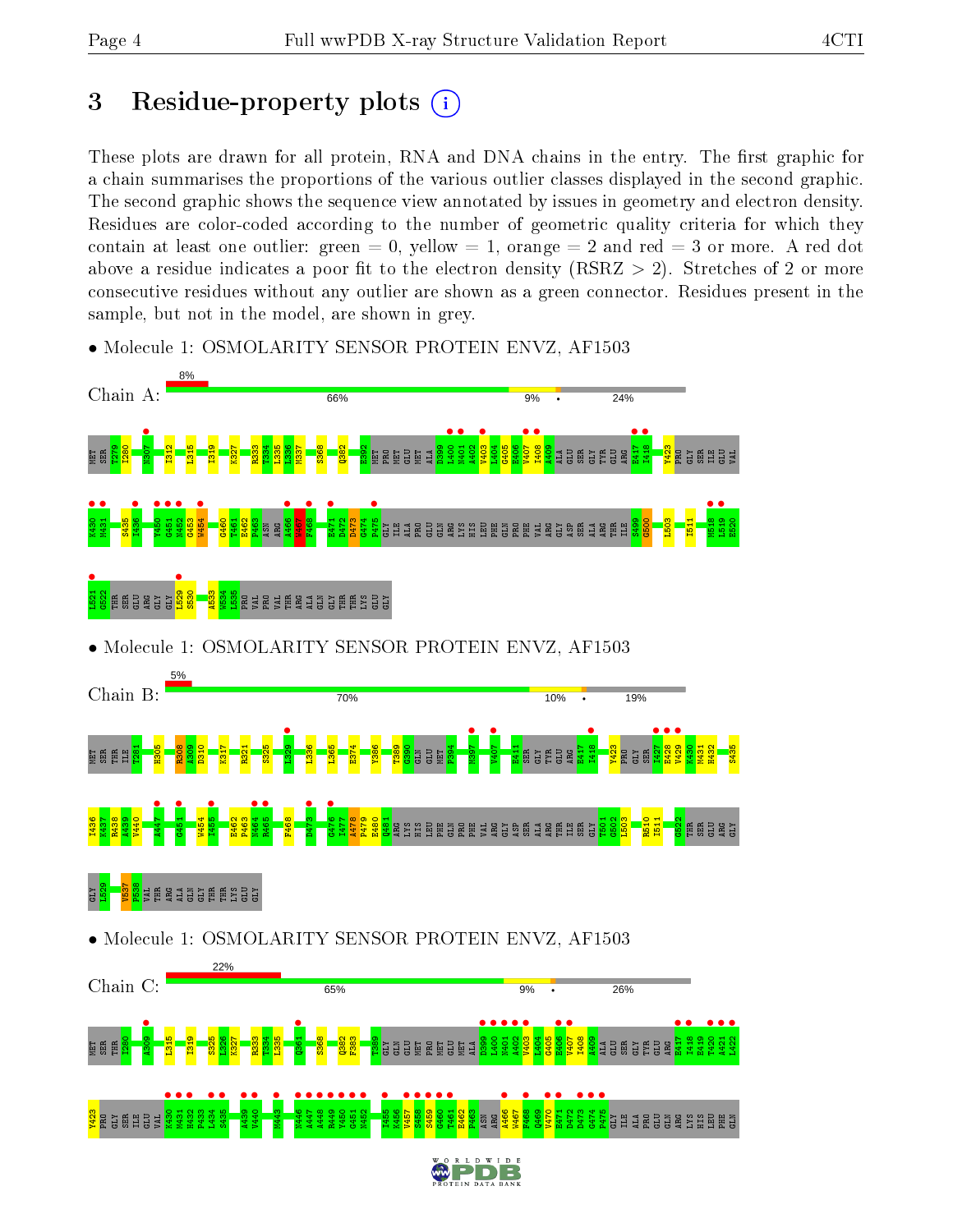



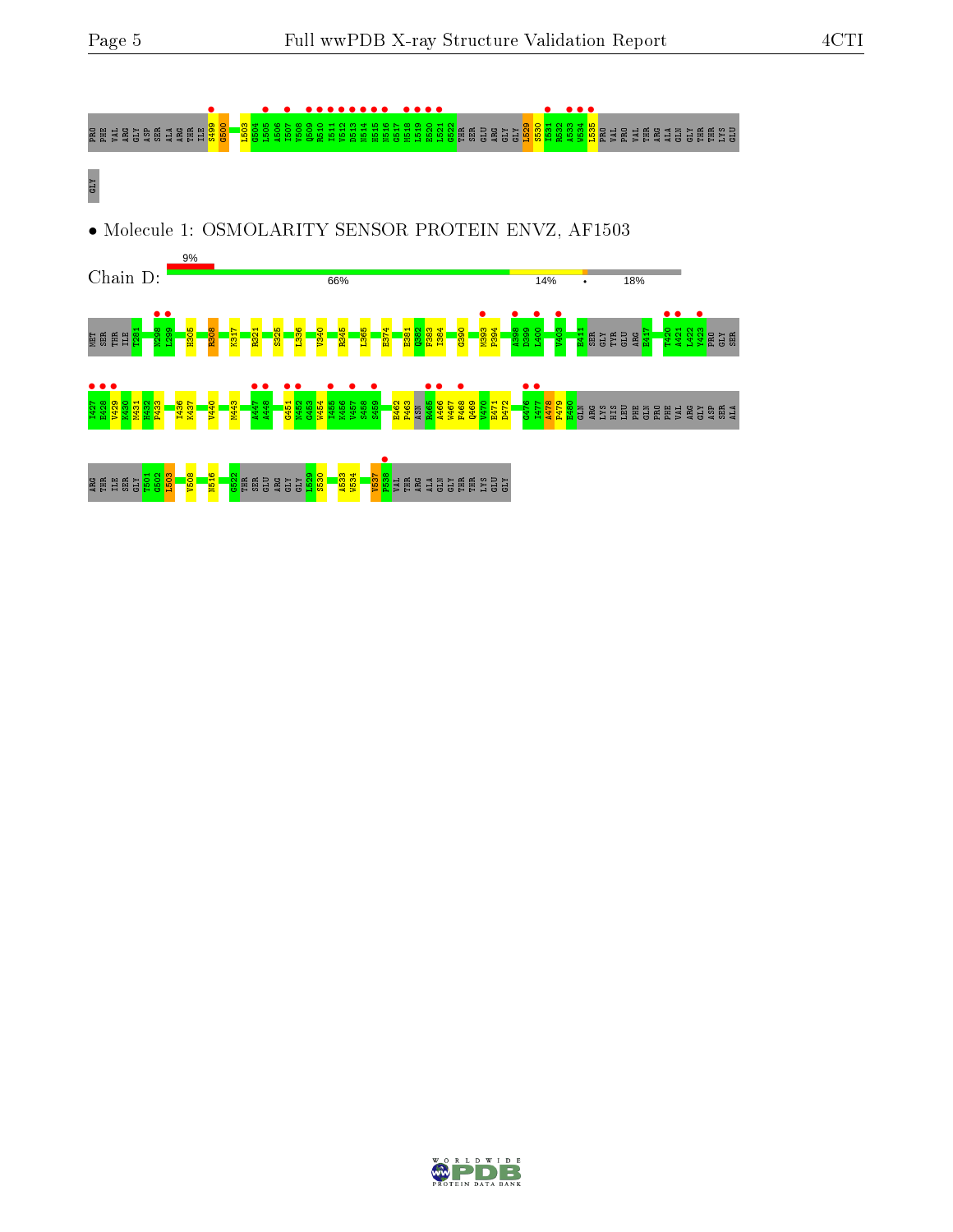## 4 Data and refinement statistics  $(i)$

| Property                                                         | Value                                             | Source     |
|------------------------------------------------------------------|---------------------------------------------------|------------|
| Space group                                                      | P 1 21 1                                          | Depositor  |
| Cell constants                                                   | $76.62\text{\AA}$<br>$71.06\text{\AA}$<br>97.37Å  |            |
| a, b, c, $\alpha$ , $\beta$ , $\gamma$                           | $107.03^{\circ}$ $90.00^{\circ}$<br>$90.00^\circ$ | Depositor  |
| Resolution $(A)$                                                 | $38.83 - 2.85$                                    | Depositor  |
|                                                                  | $38.83 - 2.85$                                    | <b>EDS</b> |
| % Data completeness                                              | $\overline{99.2}$ $(38.83 - 2.85)$                | Depositor  |
| (in resolution range)                                            | 99.3 (38.83-2.85)                                 | <b>EDS</b> |
| $R_{merge}$                                                      | 0.09                                              | Depositor  |
| $\mathrm{R}_{sym}$                                               | (Not available)                                   | Depositor  |
| $\langle I/\sigma(I) \rangle$ <sup>1</sup>                       | $1.84$ (at 2.86Å)                                 | Xtriage    |
| Refinement program                                               | PHENIX (PHENIX.REFINE)                            | Depositor  |
|                                                                  | 0.258<br>0.277<br>$\frac{1}{2}$                   | Depositor  |
| $R, R_{free}$                                                    | 0.263,<br>0.280                                   | DCC        |
| $\mathcal{R}_{free}$ test set                                    | $\overline{1170}$ reflections $(4.98\%)$          | wwPDB-VP   |
| Wilson B-factor $(A^2)$                                          | $68.6\,$                                          | Xtriage    |
| Anisotropy                                                       | 0.384                                             | Xtriage    |
| Bulk solvent $k_{sol}(\text{e}/\text{A}^3), B_{sol}(\text{A}^2)$ | 0.30, 66.9                                        | <b>EDS</b> |
| L-test for $\mathrm{twinning}^2$                                 | $< L >$ = 0.49, $< L^2 >$ = 0.32                  | Xtriage    |
| Estimated twinning fraction                                      | No twinning to report.                            | Xtriage    |
| $F_o, F_c$ correlation                                           | 0.91                                              | <b>EDS</b> |
| Total number of atoms                                            | 6389                                              | wwPDB-VP   |
| Average B, all atoms $(A^2)$                                     | 114.0                                             | wwPDB-VP   |

Xtriage's analysis on translational NCS is as follows: The largest off-origin peak in the Patterson function is  $5.02\%$  of the height of the origin peak. No significant pseudotranslation is detected.

<sup>&</sup>lt;sup>2</sup>Theoretical values of  $\langle |L| \rangle$ ,  $\langle L^2 \rangle$  for acentric reflections are 0.5, 0.333 respectively for untwinned datasets, and 0.375, 0.2 for perfectly twinned datasets.



<span id="page-5-1"></span><span id="page-5-0"></span><sup>1</sup> Intensities estimated from amplitudes.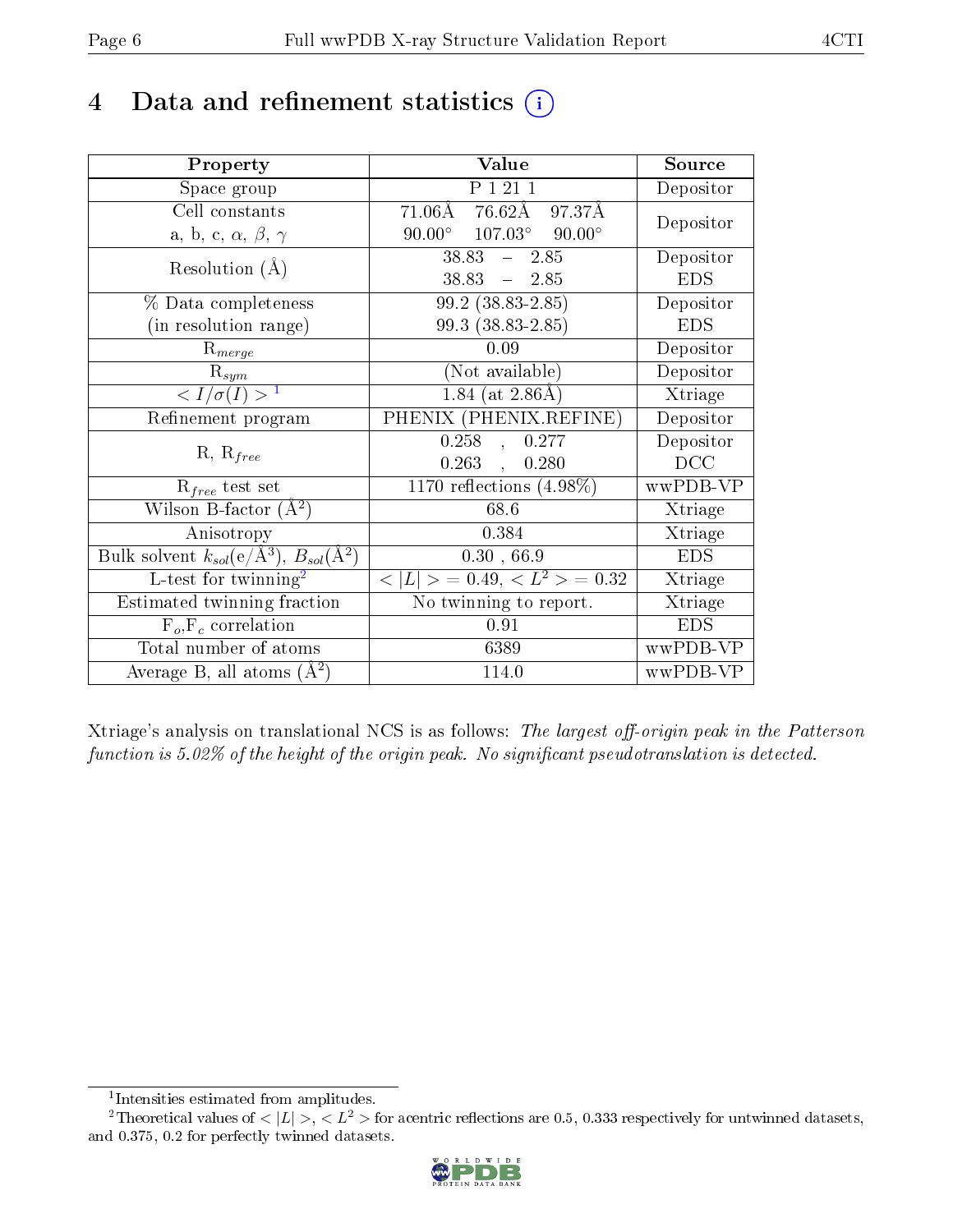# 5 Model quality  $(i)$

## 5.1 Standard geometry  $(i)$

The Z score for a bond length (or angle) is the number of standard deviations the observed value is removed from the expected value. A bond length (or angle) with  $|Z| > 5$  is considered an outlier worth inspection. RMSZ is the root-mean-square of all Z scores of the bond lengths (or angles).

| Mol | Chain |             | Bond lengths  | Bond angles |                              |  |
|-----|-------|-------------|---------------|-------------|------------------------------|--|
|     |       | <b>RMSZ</b> | $\# Z  > 5$   | RMSZ        | $\# Z  > 5$                  |  |
|     |       | 0.21        | 0/1574        | 0.39        | 0/2130                       |  |
|     |       | 0.21        | 0/1692        | 0.42        | 0/2296                       |  |
|     | C     | 0.21        | 0/1519        | 0.41        | $1/2053$ $(0.0\%)$           |  |
|     | Ð     | 0.21        | 0/1672        | 0.40        | 0/2270                       |  |
| AĦ  | ΑH    | 0.21        | $\sqrt{6457}$ | 0.40        | $^{\prime}8749$<br>$(0.0\%)$ |  |

There are no bond length outliers.

All (1) bond angle outliers are listed below:

| $\mid$ Mol $\mid$ Chain $\mid$ Res $\mid$ Type $\mid$ |     | Atoms                             | $\mid$ Observed $({}^{\circ})$   Ideal $({}^{\circ})$ |  |
|-------------------------------------------------------|-----|-----------------------------------|-------------------------------------------------------|--|
|                                                       | 529 | LEU $\vert$ CA-CB-CG $\vert$ 5.17 | 197 IC                                                |  |

There are no chirality outliers.

There are no planarity outliers.

## $5.2$  Too-close contacts  $(i)$

In the following table, the Non-H and H(model) columns list the number of non-hydrogen atoms and hydrogen atoms in the chain respectively. The H(added) column lists the number of hydrogen atoms added and optimized by MolProbity. The Clashes column lists the number of clashes within the asymmetric unit, whereas Symm-Clashes lists symmetry related clashes.

| $Mol \mid$ |      | $\mid$ Chain $\mid$ Non-H $\mid$ H(model) $\mid$ H(added) $\mid$ |      | $\vert$ Clashes $\vert$ Symm-Clashes |
|------------|------|------------------------------------------------------------------|------|--------------------------------------|
|            | 1558 |                                                                  | 1528 |                                      |
|            | 1671 |                                                                  | 1631 |                                      |
|            | 1508 |                                                                  | 1485 |                                      |
|            | 1652 |                                                                  | 1608 |                                      |
|            | 6389 |                                                                  | 6252 |                                      |

The all-atom clashscore is defined as the number of clashes found per 1000 atoms (including hydrogen atoms). The all-atom clashscore for this structure is 4.

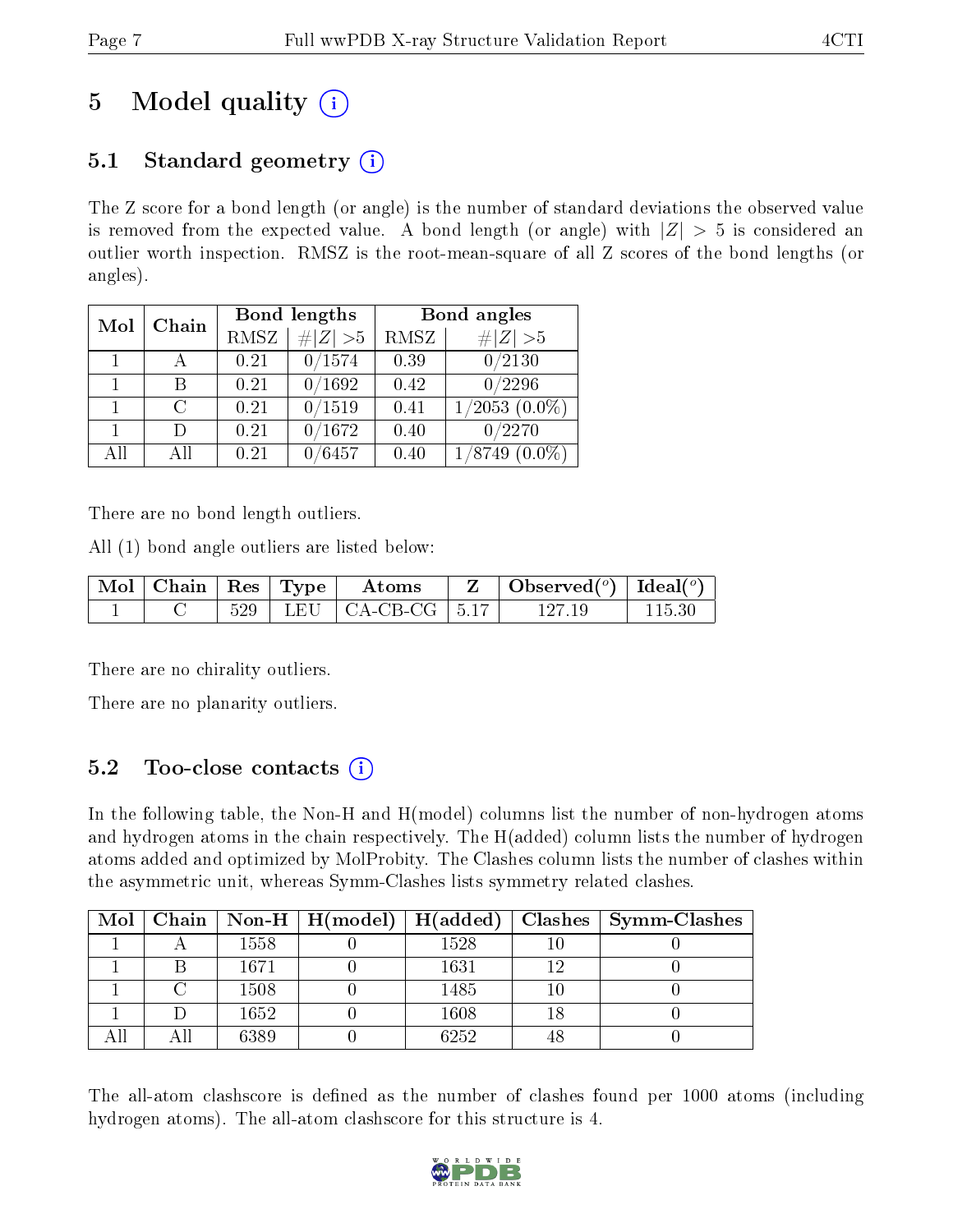|                     |                              | Interatomic    | Clash           |
|---------------------|------------------------------|----------------|-----------------|
| Atom-1              | Atom-2                       | distance $(A)$ | overlap $(\AA)$ |
| 1: A: 382: GLN: NE2 | 1: A:500: GLY:O              | 2.23           | 0.71            |
| 1:D:429:VAL:HG12    | 1: D: 537: VAL:HG22          | 1.72           | 0.70            |
| 1:D:469:GLN:HE21    | 1: D: 530: SER: HB2          | 1.60           | 0.66            |
| 1:C:382:GLN:NE2     | 1: C:500: GLY:O              | 2.28           | 0.64            |
| 1:B:462:GLU:HG3     | 1:B:463:PRO:HD2              | 1.84           | 0.59            |
| 1:C:457:VAL:HG22    | 1:C:470:VAL:HG22             | 1.85           | 0.58            |
| 1: D: 451: GLY: HA3 | 1: D: 472: ASP: HB2          | 1.86           | 0.57            |
| 1:B:308:ARG:NH2     | 1:B:310:ASP:OD2              | 2.40           | 0.55            |
| 1:A:423:TYR:CD1     | 1: A:460: GLY:HA2            | 2.44           | 0.53            |
| 1:B:305:HIS:HB3     | 1:B:308:ARG:HD3              | 1.92           | 0.51            |
| 1:A:467:TRP:HA      | 1:A:533:ALA:O                | 2.11           | 0.51            |
| 1: D: 469: GLN: NE2 | 1:D:471:GLU:OE2              | 2.44           | 0.51            |
| 1:C:325:SER:OG      | 1: D:516: ASN: OD1           | 2.23           | 0.51            |
| 1:D:305:HIS:HB3     | 1: D: 308: ARG: HD3          | 1.93           | 0.51            |
| 1:C:405:GLY:HA2     | 1:C:408:ILE:HD12             | 1.91           | 0.50            |
| 1: A:405: GLY:HA2   | 1: A:408: ILE: HD12          | 1.92           | 0.50            |
| 1: D: 443: MET: HG3 | 1: D: 508: VAL:HG21          | 1.94           | 0.50            |
| 1:C:466:ALA:HB3     | 1:C:535:LEU:HB2              | 1.94           | 0.49            |
| 1:D:462:GLU:HG3     | $1:D:463:P\overline{RO:HD2}$ | 1.94           | 0.49            |
| 1: B:389: THR:OG1   | 1:B:438:ARG:NH1              | 2.46           | 0.48            |
| 1:C:423:TYR:H       | 1:C:459:SER:HB2              | 1.78           | 0.48            |
| 1: D: 467: TRP: HA  | 1: D: 533: ALA: O            | 2.14           | 0.48            |
| 1:D:345:ARG:HH21    | 1:D:384:ILE:HD11             | 1.80           | 0.47            |
| 1:B:435:SER:HB3     | 1:B:511:ILE:HG23             | 1.98           | 0.46            |
| 1:A:280:ILE:HB      | 1: A:312: ILE: HD11          | 1.98           | 0.45            |
| 1:C:383:PHE:CG      | 1:D:340:VAL:HG21             | 2.51           | 0.45            |
| 1:B:308:ARG:HB3     | 1:B:308:ARG:HE               | 1.56           | 0.44            |
| 1:D:478:ALA:HA      | 1:D:479:PRO:HD3              | 1.88           | 0.44            |
| 1: A: 435: SER: HB3 | 1: A:511: ILE:HG23           | 2.01           | 0.43            |
| 1:A:403:VAL:O       | 1:A:407:VAL:HG23             | 2.19           | 0.42            |
| 1:C:403:VAL:O       | 1:C:407:VAL:HG23             | 2.19           | 0.42            |
| 1: B:431: MET:SD    | 1:B:436:ILE:HG13             | 2.59           | 0.42            |
| 1:C:315:LEU:O       | 1:C:319:ILE:HG13             | 2.19           | 0.41            |
| 1: A:315: LEU:O     | 1: A:319: ILE: HG13          | 2.20           | 0.41            |
| 1:A:435:SER:O       | 1: A:511: ILE: HD13          | 2.20           | 0.41            |
| 1: B: 386: TYR: OH  | 1:B:510:ARG:HG2              | 2.19           | 0.41            |
| 1: B: 317: LYS: HB3 | 1:B:317:LYS:HE2              | 1.76           | 0.41            |
| 1:B:429:VAL:HG12    | 1:B:537:VAL:HG22             | 2.03           | 0.41            |
| 1:D:433:PRO:O       | 1: D: 437: LYS: HB2          | 2.21           | 0.41            |
| 1:A:454:TRP:CD1     | 1:A:473:ASP:HB2              | 2.55           | 0.40            |

All (48) close contacts within the same asymmetric unit are listed below, sorted by their clash magnitude.

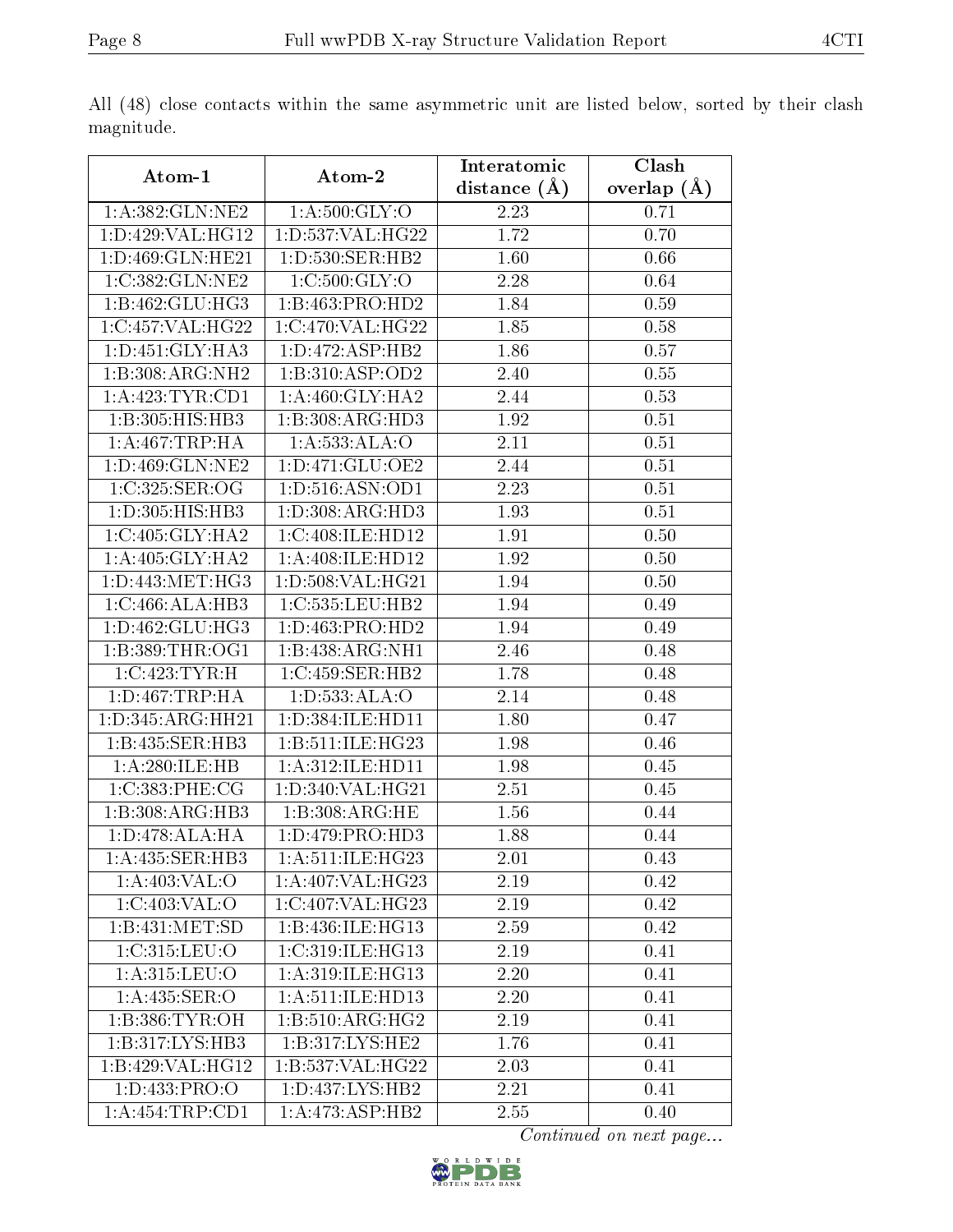| Atom-1               | Atom-2               | Interatomic<br>distance $(A)$ | Clash<br>overlap $(A)$ |
|----------------------|----------------------|-------------------------------|------------------------|
| 1:B:440:VAL:HG22     | 1:B:468:PHE:CE1      | 2.56                          | 0.40                   |
| 1: D: 440: VAL: HG22 | 1: D: 468: PHE: CZ   | 2.57                          | 0.40                   |
| 1:B:478:ALA:HA       | 1:B:479:PRO:HD3      | 1.96                          | 0.40                   |
| 1: D: 383: PHE: HB2  | 1: D: 503: LEU: HD11 | 2.02                          | 0.40                   |
| 1: D: 466: ALA: O    | 1: D: 534: TRP: HA   | 2.21                          | 0.40                   |
| 1: D: 317: LYS: HB3  | 1: D: 317: LYS: HE2  | 1.76                          | 0.40                   |
| 1: D: 431: MET: SD   | 1:D:436:ILE:HG13     | 2.62                          | 0.40                   |
| 1:C:499:SER:OG       | 1:C:500:GLY:N        | 2.54                          | 0.40                   |

There are no symmetry-related clashes.

### 5.3 Torsion angles  $(i)$

#### 5.3.1 Protein backbone (i)

In the following table, the Percentiles column shows the percent Ramachandran outliers of the chain as a percentile score with respect to all X-ray entries followed by that with respect to entries of similar resolution.

The Analysed column shows the number of residues for which the backbone conformation was analysed, and the total number of residues.

| Mol | Chain   | Analysed         | Favoured  | Allowed   | <b>Outliers</b> | Percentiles |                 |
|-----|---------|------------------|-----------|-----------|-----------------|-------------|-----------------|
|     | А       | $193/273$ (71%)  | 185 (96%) | $4(2\%)$  | $4(2\%)$        | 7           | $\overline{15}$ |
|     | B       | $210/273$ (77%)  | 197 (94%) | $10(5\%)$ | $3(1\%)$        |             | 24              |
|     | $\rm C$ | $189/273(69\%)$  | 182 (96%) | $4(2\%)$  | $3(2\%)$        | 9           | $\overline{21}$ |
|     | D       | $211/273$ (77%)  | 196 (93%) | $10(5\%)$ | $5(2\%)$        | 6           | 12              |
| All | All     | $803/1092$ (74%) | 760 (95%) | $28(4\%)$ | $15(2\%)$       | 8           | 17              |

All (15) Ramachandran outliers are listed below:

| Mol | Chain | Res | <b>Type</b>             |
|-----|-------|-----|-------------------------|
|     |       | 394 | $\overline{\text{PRO}}$ |
|     |       | 467 | TRP                     |
|     | C     | 467 | TRP                     |
|     |       | 462 | GLU                     |
|     | C     | 462 | <b>GLU</b>              |
|     |       | 453 | <b>GLY</b>              |
|     |       | 480 | GLU                     |

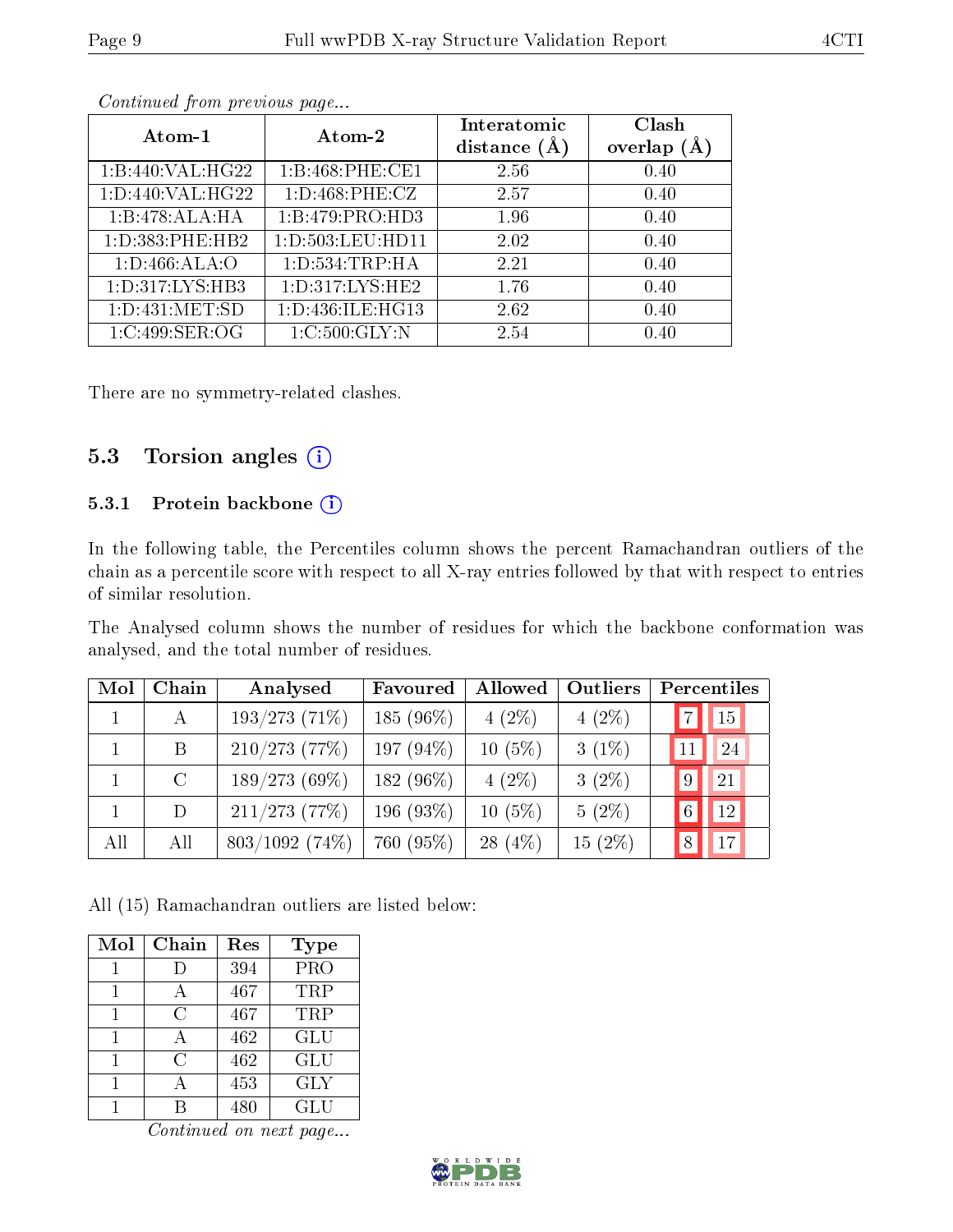#### 5.3.2 Protein sidechains  $(i)$

In the following table, the Percentiles column shows the percent sidechain outliers of the chain as a percentile score with respect to all X-ray entries followed by that with respect to entries of similar resolution.

The Analysed column shows the number of residues for which the sidechain conformation was analysed, and the total number of residues.

| Mol | Chain   | Analysed        | Rotameric    | Outliers  | Percentiles |    |
|-----|---------|-----------------|--------------|-----------|-------------|----|
|     | A       | $161/226$ (71%) | 150 $(93\%)$ | 11 $(7%)$ | 16          | 31 |
|     | Β       | $173/226$ (76%) | 162 $(94\%)$ | 11 $(6%)$ | 17          | 34 |
|     | $\rm C$ | 156/226(69%)    | 149 (96\%)   | 7(4%)     | 27          | 51 |
|     | D       | $168/226(74\%)$ | 159 (95%)    | $9(5\%)$  | 22          | 42 |
| All | All     | 658/904(73%)    | 620 (94%)    | 38 (6%)   | 20          | 38 |

All (38) residues with a non-rotameric sidechain are listed below:

| Mol | Chain          | Res | Type       |
|-----|----------------|-----|------------|
| 1   | А              | 327 | <b>LYS</b> |
| 1   | A              | 333 | ARG        |
| 1   | А              | 335 | LEU        |
| 1   | А              | 337 | MET        |
| 1   | А              | 368 | SER        |
| 1   | А              | 454 | TRP        |
| 1   | $\overline{A}$ | 467 | TRP        |
| 1   | А              | 473 | ASP        |
| 1   | А              | 503 | LEU        |
| 1   | $\overline{A}$ | 529 | LEU        |
| 1   | А              | 530 | SER.       |
| 1   | B              | 308 | $\rm{ARG}$ |
| 1   | R              | 321 | $\rm{ARG}$ |



 $Mol$  | Chain | Res | Type 1 | B | 537 | VAL 1 | D | 478 | ALA  $1 \quad | \quad D \quad | \quad 537 \quad | \quad \text{VAL}$ 1 | B | 478 | ALA 1 D 393 MET  $1 \mid A \mid 500 \mid \text{GLY}$ 1 C 500 GLY 1 D 390 GLY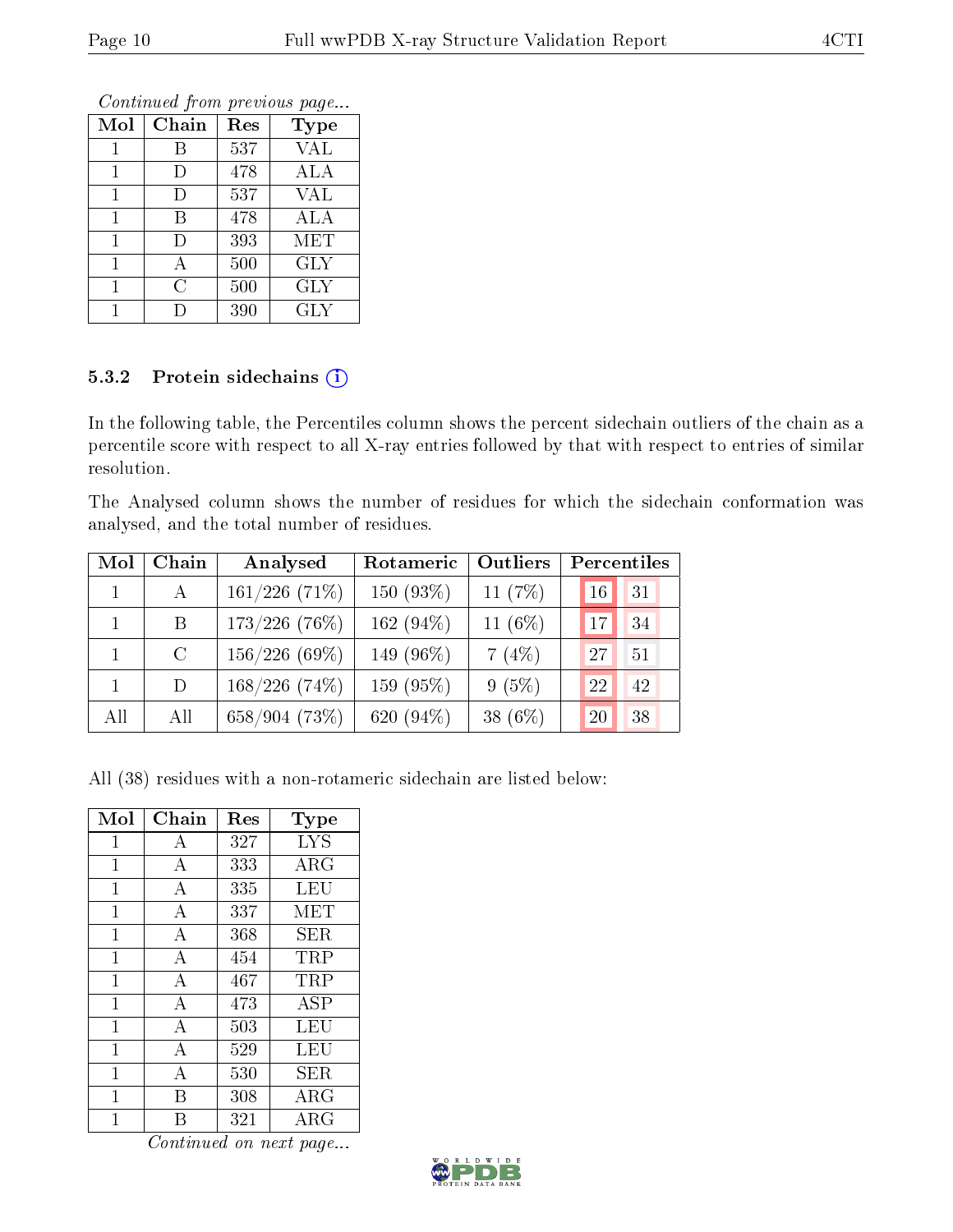| $\overline{\text{Mol}}$ | Chain                                                                                                       | Res | $\mathbf{r}$<br>$\overline{\phantom{a}}$<br>Type |
|-------------------------|-------------------------------------------------------------------------------------------------------------|-----|--------------------------------------------------|
| $\mathbf 1$             | B                                                                                                           | 325 | <b>SER</b>                                       |
| $\mathbf{1}$            | B                                                                                                           | 336 | <b>LEU</b>                                       |
| $\overline{1}$          | $\overline{\mathrm{B}}$                                                                                     | 365 | <b>LEU</b>                                       |
| $\mathbf{1}$            | Β                                                                                                           | 374 | $\widetilde{{\rm GLU}}$                          |
| $\overline{1}$          | $\overline{\mathrm{B}}$                                                                                     | 423 | <b>TYR</b>                                       |
| $\overline{1}$          | $\overline{\mathrm{B}}$                                                                                     | 428 | GLU                                              |
| $\mathbf{1}$            | $\overline{\mathrm{B}}$                                                                                     | 432 | <b>HIS</b>                                       |
| $\mathbf{1}$            | $\overline{\text{B}}$                                                                                       | 454 | <b>TRP</b>                                       |
| $\mathbf{1}$            | $\overline{\mathrm{B}}$                                                                                     | 503 | LEU                                              |
| $\overline{1}$          | $\frac{\overline{C}}{\overline{C}}$ $\frac{\overline{C}}{\overline{C}}$ $\frac{\overline{C}}{\overline{C}}$ | 327 | $\overline{\text{LYS}}$                          |
| $\mathbf{1}$            |                                                                                                             | 333 | $\rm{ARG}$                                       |
| $\overline{1}$          |                                                                                                             | 335 | LEU                                              |
| $\overline{1}$          |                                                                                                             | 368 | <b>SER</b>                                       |
| $\overline{1}$          |                                                                                                             | 503 | LEU                                              |
| $\overline{1}$          |                                                                                                             | 529 | LEU                                              |
| $\overline{1}$          |                                                                                                             | 530 | <b>SER</b>                                       |
| $\overline{1}$          | $\overline{\rm D}$                                                                                          | 308 | $\overline{\rm{ARG}}$                            |
| $\mathbf{1}$            | $\overline{\rm D}$                                                                                          | 321 | $\rm{ARG}$                                       |
| $\mathbf{1}$            | $\mathbf D$                                                                                                 | 325 | <b>SER</b>                                       |
| $\overline{1}$          | $\overline{\rm D}$                                                                                          | 336 | <b>LEU</b>                                       |
| $\overline{1}$          | $\overline{\rm D}$                                                                                          | 365 | <b>LEU</b>                                       |
| $\overline{1}$          | $\overline{D}$                                                                                              | 374 | $\overline{{\rm GLU}}$                           |
| $\mathbf{1}$            | $\overline{\rm D}$                                                                                          | 381 | $\mathrm{GLU}$                                   |
| $\overline{1}$          | $\overline{\rm D}$                                                                                          | 454 | TRP                                              |
| $\overline{1}$          | $\overline{\rm D}$                                                                                          | 503 | LEU                                              |

Some sidechains can be flipped to improve hydrogen bonding and reduce clashes. All (1) such sidechains are listed below:

| Mol | Chain | $\perp$ $\rm Res$ | vpe |
|-----|-------|-------------------|-----|
|     |       |                   |     |

#### 5.3.3 RNA (1)

There are no RNA molecules in this entry.

#### 5.4 Non-standard residues in protein, DNA, RNA chains (i)

There are no non-standard protein/DNA/RNA residues in this entry.

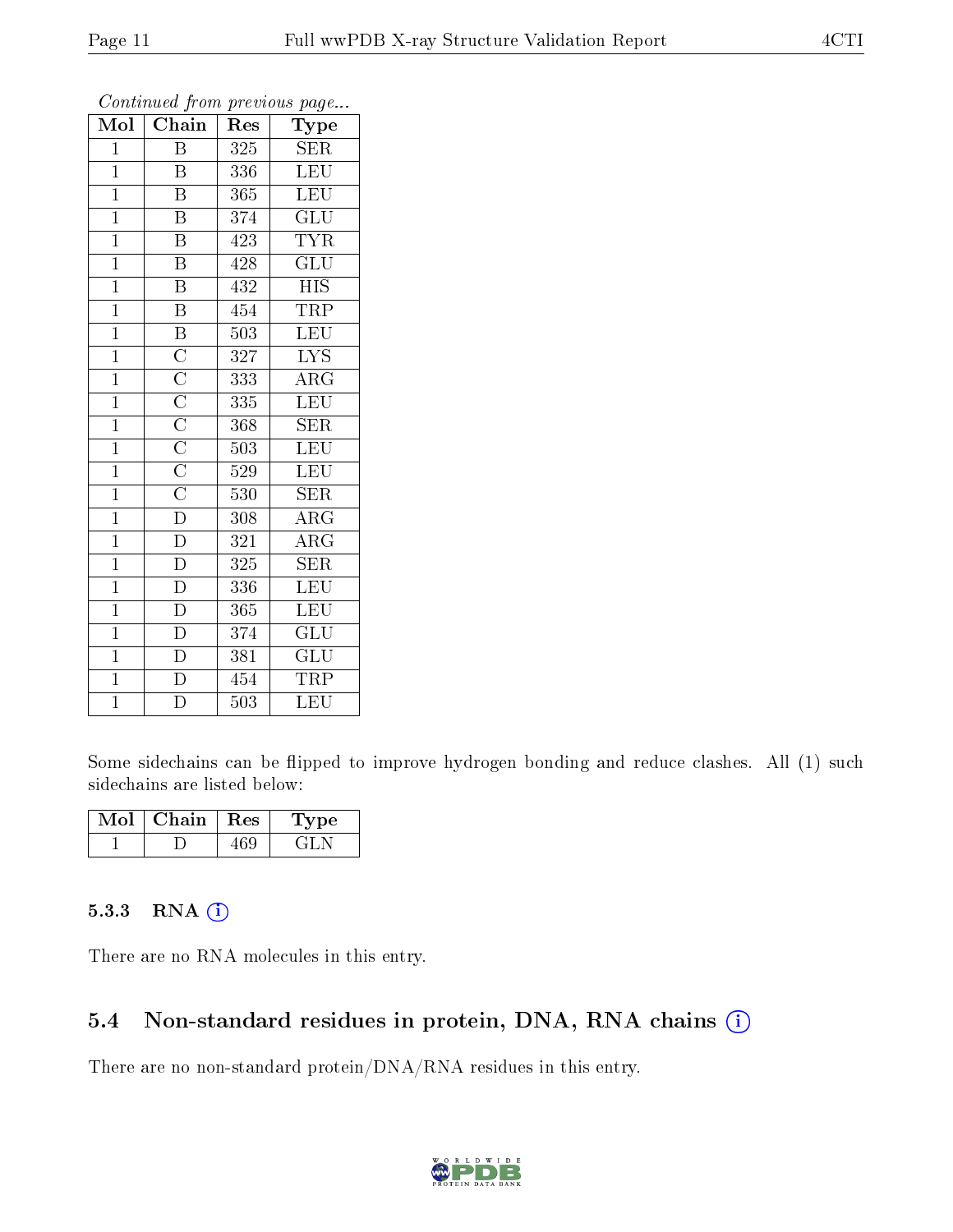#### 5.5 Carbohydrates (i)

There are no carbohydrates in this entry.

### 5.6 Ligand geometry  $(i)$

There are no ligands in this entry.

#### 5.7 [O](https://www.wwpdb.org/validation/2017/XrayValidationReportHelp#nonstandard_residues_and_ligands)ther polymers (i)

There are no such residues in this entry.

#### 5.8 Polymer linkage issues  $(i)$

There are no chain breaks in this entry.

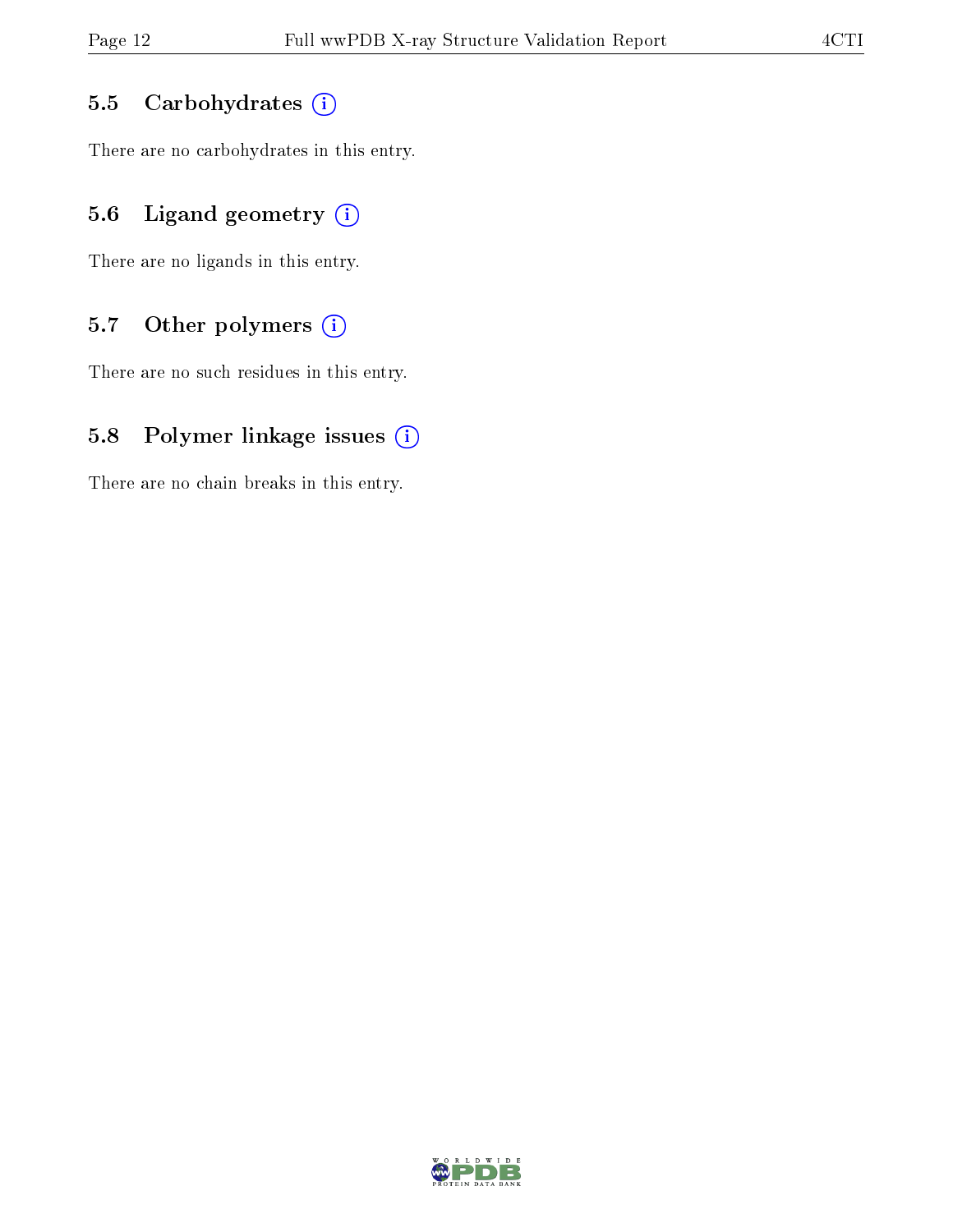## 6 Fit of model and data  $(i)$

## 6.1 Protein, DNA and RNA chains  $(i)$

In the following table, the column labelled  $#RSRZ> 2'$  contains the number (and percentage) of RSRZ outliers, followed by percent RSRZ outliers for the chain as percentile scores relative to all X-ray entries and entries of similar resolution. The OWAB column contains the minimum, median,  $95<sup>th</sup>$  percentile and maximum values of the occupancy-weighted average B-factor per residue. The column labelled ' $Q< 0.9$ ' lists the number of (and percentage) of residues with an average occupancy less than 0.9.

| Mol | Chain   | Analysed         | $<$ RSRZ $>$ | $\rm \#RSRZ{>}2$                             | $OWAB(A^2)$       | Q <sub>0.9</sub> |
|-----|---------|------------------|--------------|----------------------------------------------|-------------------|------------------|
|     | А       | $207/273$ (75%)  | 0.59         | $\boxed{3}$<br>$23(11\%)$<br>$\vert 5 \vert$ | 53, 91, 169, 202  |                  |
|     | B       | $222/273$ (81\%) | 0.52         | 14 $(6\%)$<br><b>20</b><br>14                | 55, 91, 163, 189  |                  |
|     | $\rm C$ | $203/273$ (74\%) | 1.77         | 61 $(30\%)$                                  | 64, 104, 306, 412 |                  |
|     | D       | $223/273$ (81\%) | 0.76         | $25(11\%)$<br> 3 <br>$15^{\degree}$          | 60, 98, 167, 206  |                  |
| All | All     | 855/1092 (78%)   | 0.90         | 123 (14%) $\boxed{2}$ $\boxed{1}$            | 53, 95, 251, 412  |                  |

All (123) RSRZ outliers are listed below:

| Mol            | Chain              | Res | Type                    | $_{\rm RSRZ}$ |
|----------------|--------------------|-----|-------------------------|---------------|
| $\mathbf{1}$   | $\overline{\rm C}$ | 430 | LYS.                    | 14.3          |
| $\overline{1}$ | $\mathcal{C}$      | 514 | <b>ASN</b>              | 14.3          |
| $\mathbf{1}$   | $\overline{\rm C}$ | 403 | <b>VAL</b>              | 14.0          |
| $\overline{1}$ | $\overline{C}$     | 447 | ALA                     | 12.5          |
| $\overline{1}$ | $\mathcal C$       | 468 | PHE                     | 11.4          |
| $\overline{1}$ | $\overline{\rm C}$ | 519 | <b>LEU</b>              | 10.9          |
| $\mathbf{1}$   | $\overline{C}$     | 535 | <b>LEU</b>              | 10.1          |
| $\mathbf{1}$   | $\overline{\rm C}$ | 435 | ${\rm SER}$             | 9.0           |
| $\overline{1}$ | $\overline{\rm C}$ | 515 | <b>HIS</b>              | 8.6           |
| $\overline{1}$ | $\mathcal C$       | 459 | <b>SER</b>              | 7.7           |
| $\mathbf{1}$   | $\overline{C}$     | 431 | MET                     | 7.3           |
| $\overline{1}$ | $\overline{\rm C}$ | 407 | $\overline{\text{VAL}}$ | 7.2           |
| $\mathbf{1}$   | $\overline{C}$     | 422 | <b>LEU</b>              | 6.7           |
| $\mathbf{1}$   | $\overline{\rm C}$ | 513 | ASP                     | 6.5           |
| $\overline{1}$ | $\overline{\rm C}$ | 533 | ALA                     | 6.4           |
| $\overline{1}$ | $\overline{\rm C}$ | 400 | <b>LEU</b>              | 6.3           |
| $\overline{1}$ | $\overline{\rm C}$ | 432 | <b>HIS</b>              | 6.1           |
| $\mathbf{1}$   | D                  | 427 | ILE                     | 5.7           |
| $\mathbf{1}$   | $\overline{\rm C}$ | 450 | TYR                     | 5.6           |
| $\overline{1}$ | $\overline{\rm A}$ | 417 | GLU                     | $5.5\,$       |
| $\mathbf 1$    | $\overline{\rm C}$ | 518 | MET                     | 5.4           |

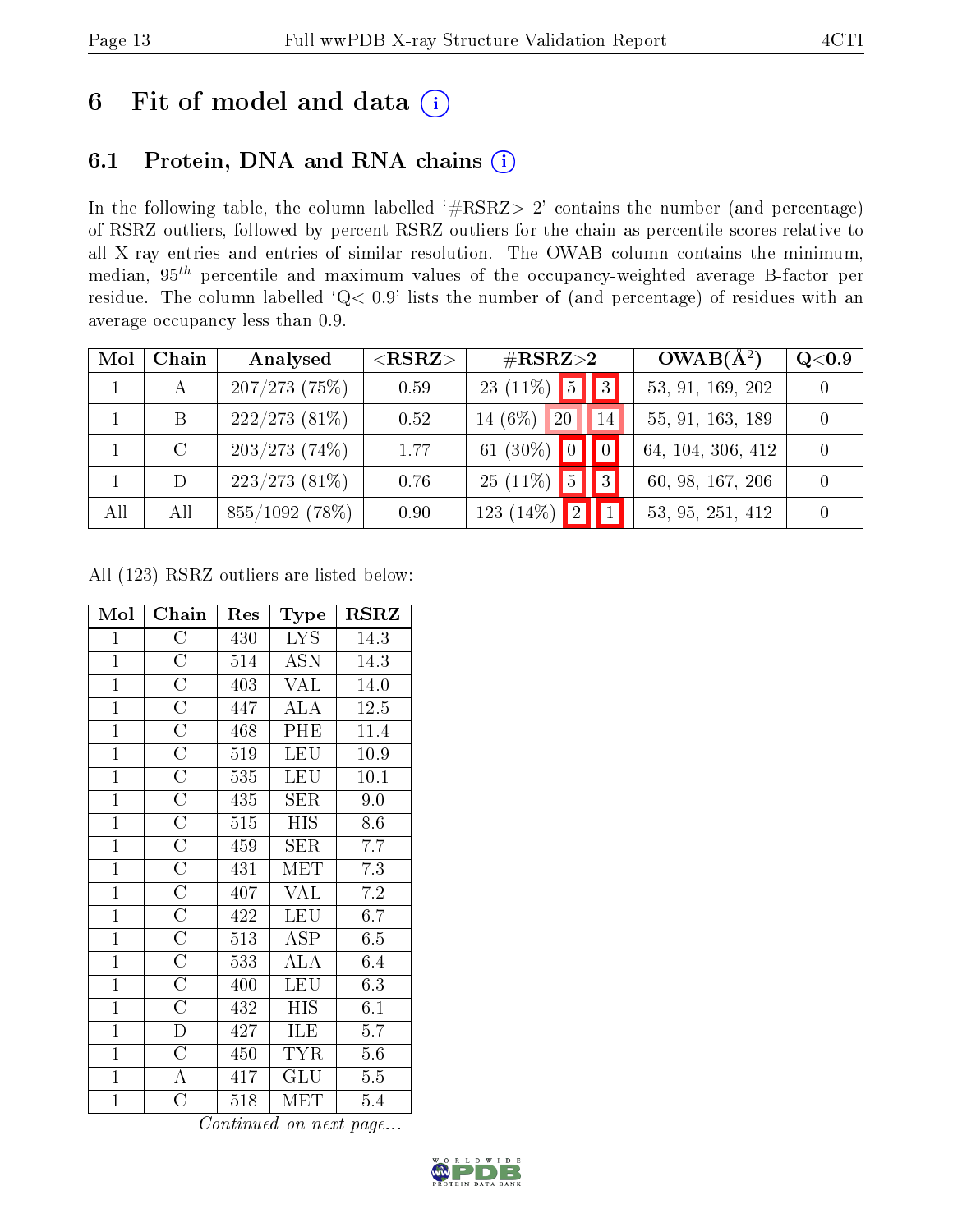| $\mathbf{1}$   | $\mathcal C$          | 470 | VAL                     | 4.9                 |  |
|----------------|-----------------------|-----|-------------------------|---------------------|--|
| $\overline{1}$ | $\overline{C}$        | 461 | <b>THR</b>              | 4.7                 |  |
| $\overline{1}$ | А                     | 431 | <b>MET</b>              | 4.6                 |  |
| $\overline{1}$ | $\overline{\rm C}$    | 521 | <b>LEU</b>              | 4.4                 |  |
| $\overline{1}$ | $\overline{\rm C}$    | 466 | <b>ALA</b>              | 4.4                 |  |
| $\overline{1}$ | $\overline{D}$        | 476 | $\overline{\text{GLY}}$ | 4.3                 |  |
| $\overline{1}$ | А                     | 452 | $\overline{\text{ASN}}$ | 4.3                 |  |
| $\overline{1}$ | $\mathcal{C}$         | 516 | <b>ASN</b>              | 4.3                 |  |
| $\overline{1}$ | D                     | 455 | ILE                     | 4.3                 |  |
| $\overline{1}$ | $\overline{\rm C}$    | 451 | $\overline{\text{GLY}}$ | 4.3                 |  |
| $\overline{1}$ | $\overline{\rm C}$    | 531 | ILE                     | $4.2^{\overline{}}$ |  |
| $\overline{1}$ | $\overline{\rm C}$    | 448 | ALA                     | 4.2                 |  |
| $\overline{1}$ | $\mathcal C$          | 457 | $\overline{\text{VAL}}$ | 4.2                 |  |
| $\overline{1}$ | $\overline{\rm A}$    | 451 | <b>GLY</b>              | 4.2                 |  |
| $\overline{1}$ | $\overline{\rm C}$    | 406 | $\overline{\text{GLU}}$ | $\overline{4.1}$    |  |
| $\overline{1}$ | $\overline{\text{C}}$ | 511 | ILE                     | $4.0\,$             |  |
| $\overline{1}$ | D                     | 468 | PHE                     | $3.9\,$             |  |
| $\overline{1}$ | D                     | 420 | <b>THR</b>              | 3.7                 |  |
| $\overline{1}$ | $\overline{A}$        | 475 | $\overline{\text{PRO}}$ | $3.6\,$             |  |
| $\overline{1}$ | $\overline{\rm C}$    | 443 | <b>MET</b>              | 3.6                 |  |
| $\overline{1}$ | $\mathbf{D}$          | 538 | PRO                     | $3.6\,$             |  |
| $\overline{1}$ | ${\rm D}$             | 466 | ALA                     | $3.6\,$             |  |
| $\overline{1}$ | $\mathcal{C}$         | 418 | ILE                     | 3.6                 |  |
| $\overline{1}$ | $\overline{A}$        | 418 | <b>ILE</b>              | $3.5\,$             |  |
| $\overline{1}$ | $\mathcal{C}$         | 475 | PRO                     | 3.4                 |  |
| $\overline{1}$ | $\mathcal{C}$         | 420 | <b>THR</b>              | 3.4                 |  |
| $\overline{1}$ | $\overline{\rm C}$    | 460 | $\overline{\text{GLY}}$ | 3.4                 |  |

Mol | Chain | Res | Type | RSRZ  $1 \mid C \mid 534 \mid \text{TRP} \mid 5.2$ 1 D 429 VAL 5.2 1 | C | 446 | ASN | 5.1 D 465 ARG 5.0

1 C 455 ILE 5.0<br>1 C 470 VAL 4.9

Continued on next page...

1 | B | 447 | ALA | 3.3 A 471 GLU 3.3 1 D 393 MET 3.2 1 C 440 VAL 3.2 1 | C | 402 | ALA | 3.2 1 A 430 LYS 3.2 1 B 407 VAL 3.1

1 A 519 LEU 3.1<br>1 C 399 ASP 3.1

1 A 521 LEU 3.0

1 C 399 ASP

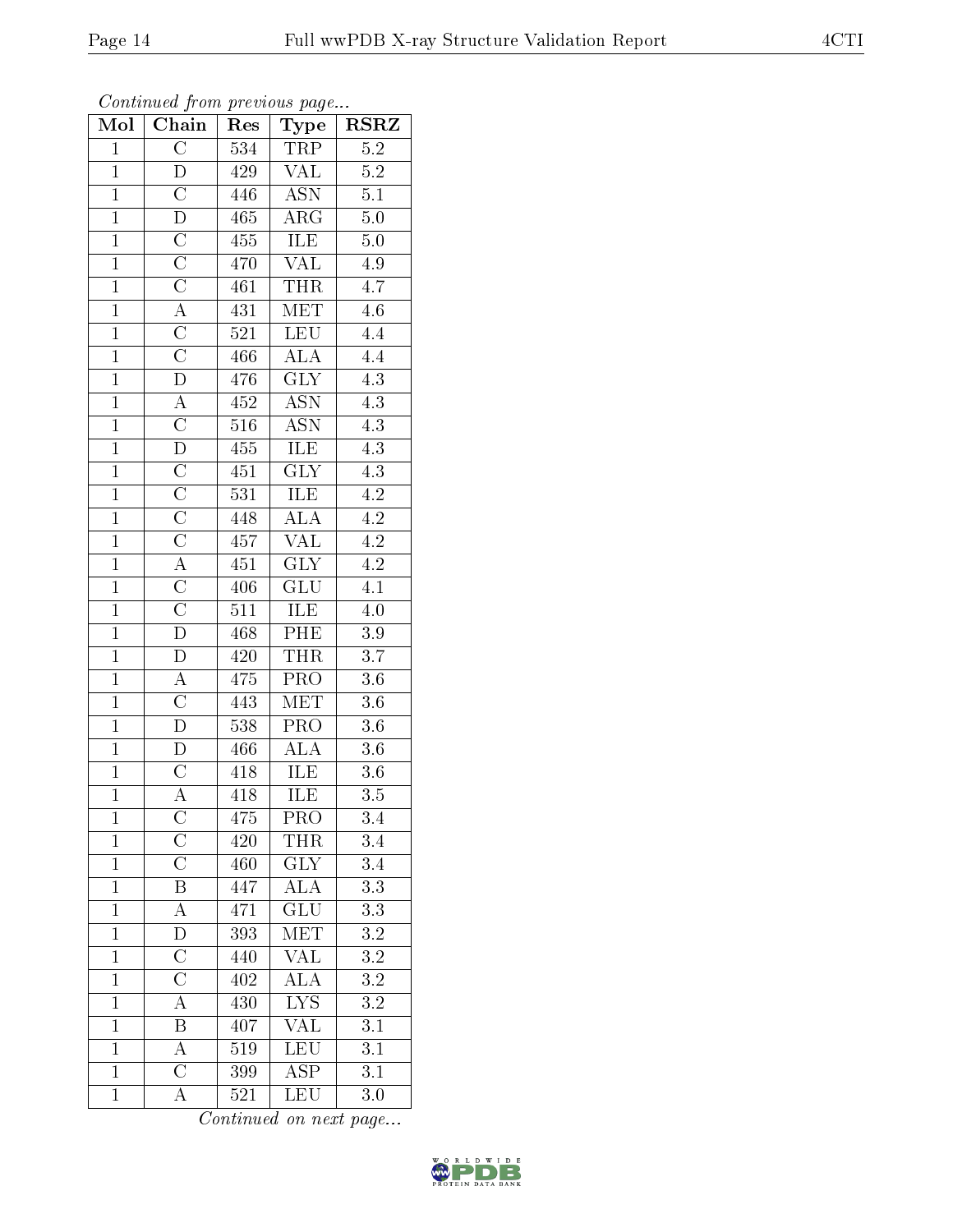| Mol            | Continued from previous page<br>Chain | Res              | <b>Type</b>               | $R\overline{\mathrm{SRZ}}$ |
|----------------|---------------------------------------|------------------|---------------------------|----------------------------|
| $\mathbf 1$    | Β                                     | 473              | $\overline{\text{ASP}}$   | 3.0                        |
| $\mathbf{1}$   | $\overline{\rm C}$                    | 458              | <b>SER</b>                | 3.0                        |
| $\mathbf{1}$   | $\overline{\rm D}$                    | 451              | $\overline{\text{GLY}}$   | 3.0                        |
| $\overline{1}$ | $\overline{B}$                        | 397              | MET                       | $3.0\,$                    |
| $\mathbf{1}$   | $\overline{\mathrm{B}}$               | 451              | $\overline{\text{GLY}}$   | $2.9\,$                    |
| $\mathbf{1}$   | $\boldsymbol{A}$                      | 401              | <b>ASN</b>                | 2.9                        |
| $\mathbf{1}$   | $\overline{\rm C}$                    | 471              | $\overline{\mathrm{GLU}}$ | 2.9                        |
| $\mathbf{1}$   | $\overline{\rm D}$                    | 477              | ILE                       | $\overline{2.8}$           |
| $\overline{1}$ | $\overline{\rm A}$                    | 307              | <b>ASN</b>                | 2.8                        |
| $\overline{1}$ | $\overline{\rm D}$                    | 448              | <b>ALA</b>                | $\overline{2.8}$           |
| $\mathbf{1}$   | $\mathbf{D}$                          | 459              | <b>SER</b>                | 2.8                        |
| $\overline{1}$ | $\overline{\rm D}$                    | 452              | $\overline{\mathrm{ASN}}$ | $\overline{2.8}$           |
| $\mathbf{1}$   | $\overline{\rm C}$                    | 499              | <b>SER</b>                | 2.8                        |
| $\overline{1}$ | $\overline{\text{C}}$                 | 417              | GLU                       | $\overline{2.8}$           |
| $\overline{1}$ | $\overline{\rm D}$                    | 423              | <b>TYR</b>                | 2.8                        |
| $\mathbf 1$    | $\overline{\text{C}}$                 | 473              | $\overline{\text{ASP}}$   | $\overline{2.7}$           |
| $\mathbf{1}$   | $\overline{\rm A}$                    | 466              | $\overline{\text{ALA}}$   | 2.7                        |
| $\mathbf{1}$   | $\overline{\rm C}$                    | 510              | $\rm{ARG}$                | 2.7                        |
| $\overline{1}$ | $\overline{\rm D}$                    | 428              | <b>GLU</b>                | 2.7                        |
| $\overline{1}$ | $\overline{\rm D}$                    | 298              | $\overline{ASN}$          | $\overline{2.7}$           |
| $\mathbf{1}$   | $\overline{\text{C}}$                 | 507              | <b>ILE</b>                | 2.7                        |
| $\mathbf{1}$   | $\overline{\mathrm{B}}$               | 418              | <b>ILE</b>                | 2.6                        |
| $\overline{1}$ | $\overline{\text{C}}$                 | 401              | <b>ASN</b>                | 2.6                        |
| $\overline{1}$ | $\overline{\rm D}$                    | 421              | $\overline{\rm ALA}$      | 2.6                        |
| $\overline{1}$ | $\overline{\mathrm{B}}$               | $\overline{329}$ | <b>LEU</b>                | 2.5                        |
| $\mathbf{1}$   | $\boldsymbol{A}$                      | 436              | ILE                       | 2.5                        |
| $\overline{1}$ | $\overline{\rm D}$                    | 447              | $\overline{\rm ALA}$      | $\overline{2.5}$           |
| $\overline{1}$ | А                                     | 450              | <b>TYR</b>                | 2.5                        |
| 1              | D                                     | 400              | <b>LEU</b>                | 2.5                        |
| $\mathbf{1}$   | $\rm C$                               | 439              | ALA                       | 2.4                        |
| $\mathbf{1}$   | $\overline{D}$                        | 403              | <b>VAL</b>                | 2.4                        |
| $\mathbf{1}$   | A                                     | 400              | LEU                       | 2.4                        |
| $\mathbf{1}$   | $\overline{\rm C}$                    | 509              | GLN                       | 2.4                        |
| $\mathbf{1}$   | $\overline{\text{C}}$                 | 434              | <b>LEU</b>                | 2.4                        |
| $\mathbf{1}$   | $\overline{\rm A}$                    | 454              | TRP                       | 2.4                        |
| $\mathbf{1}$   | $\overline{\mathrm{B}}$               | 476              | $\widetilde{\text{GLY}}$  | 2.4                        |
| $\mathbf{1}$   | $\overline{\rm C}$                    | 361              | <b>GLN</b>                | 2.4                        |
| $\mathbf{1}$   | $\overline{\text{C}}$                 | 449              | $\rm{ARG}$                | 2.4                        |
| $\mathbf 1$    | $\overline{A}$                        | 408              | <b>ILE</b>                | 2.4                        |
| $\mathbf{1}$   | $\overline{B}$                        | 427              | ILE                       | 2.4                        |
| $\mathbf{1}$   | $\overline{\rm C}$                    | 520              | GLU                       | 2.4                        |
| $\mathbf{1}$   | Β                                     | 428              | GLU                       | 2.4                        |